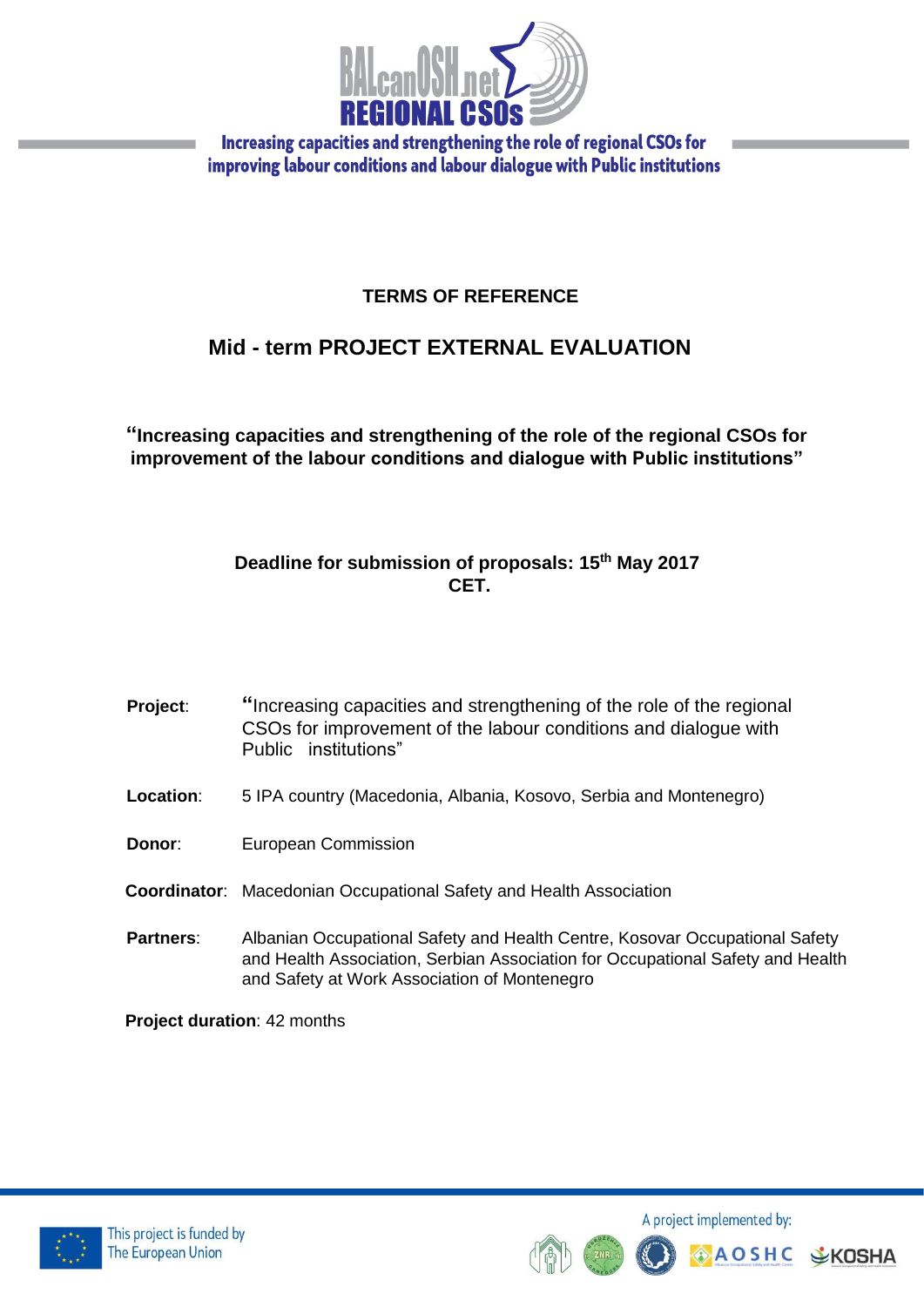

# INDEX

- 1. INTRODUCTION
- 2. BACKGROUND AND ISSUE TO BE EVALUATED
- 3. EVALUATION SCOPE AND LEVELS OF ANALYSIS
- 4. ACTORS, MANAGEMENT AND PARTICIPATION
- 5. QUESTIONS AND EVALUATION CRITERIA
- 6. METHODOLOGY AND WORK PLAN
- 7. EVALUATION TIMETABLE
- 8. STRUCTURE AND PRESENTATION OF THE REPORT
- 9. AUTHORSHIP AND PUBLICATION
- 10. THE EVALUATION TEAM
- 11. EVALUATION PREMISES
- 12. PRESENTATION OF THE TECHNICAL PROPOSAL



A project implemented by: **AOSHC V**KOSHA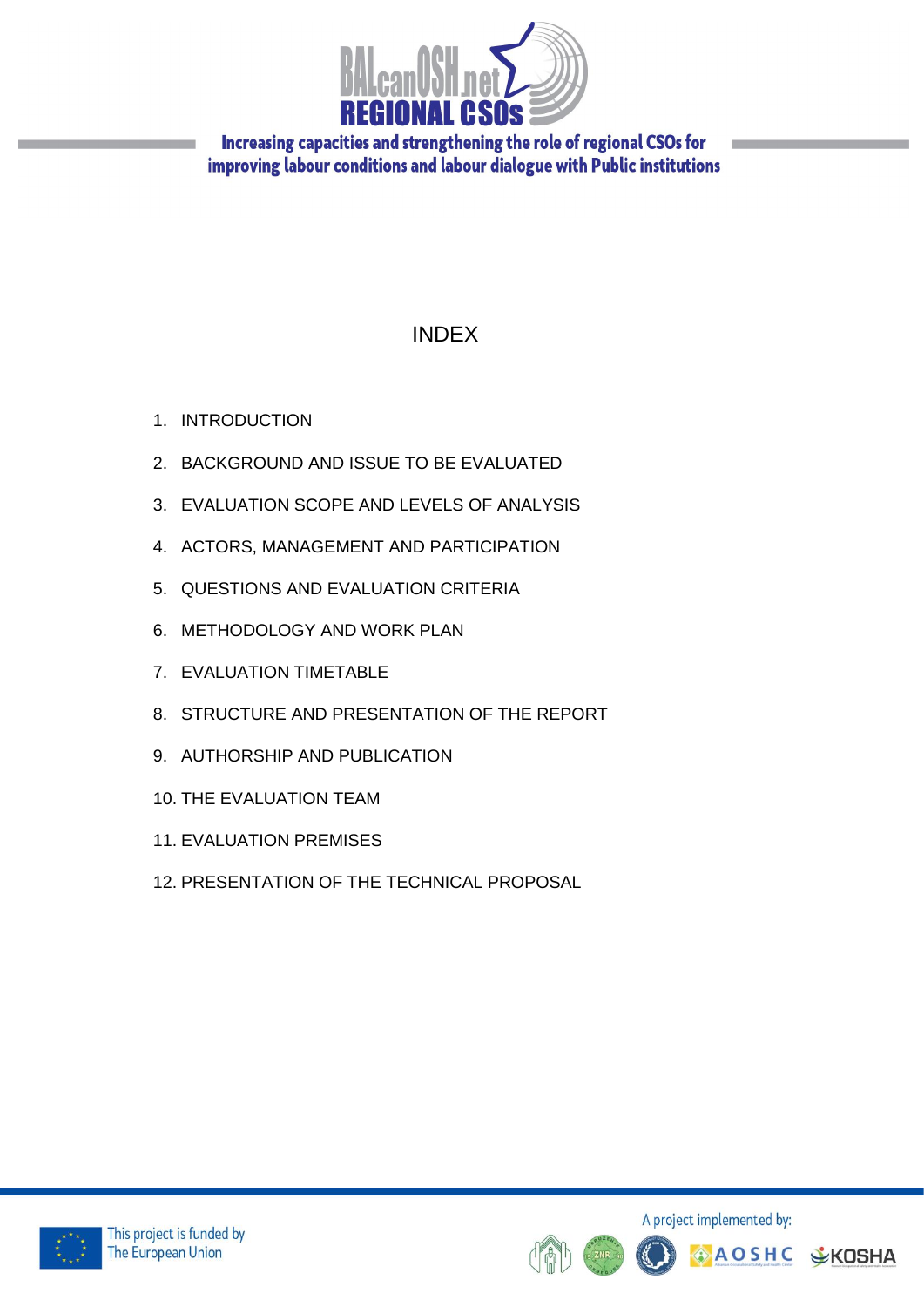

### 1. **INTRODUCTION**

This document describes the terms of reference / technical prescriptions for an external evaluation of the "Enabling OSH education to the stakeholders using best practice and knowhow of the EU OSH institutions", implemented in 5 IPA countries with support of the European Commission in Brussels.

The project, has started in February 2016 and it will finish in Juley 2019.

#### PURPOSE AND SCOPE OF THE EVALUATION

The external evaluation will serve three main purposes:

‐ To provide a detailed, objective and independent assessment of the project outputs against the expected results and planned objectives. The evaluation shall focus on both quantitative and qualitative results and include, among others, an evaluation of the relevance, quality, effectiveness and efficiency of the activities carried out, coordinator and partners in the action and their capacity for carrying out the planned activities in the 5 IPA countries.

‐ An evaluation of the relations between coordinator and partners in the action, the beneficiaries in terms of involvement of beneficiaries and their perceptions and views of the end results of the project activities.

‐ A compilation of key lessons and practical recommendations for future project planning and implementation.

## 2. **BACKGROUND AND EVALUATION SCOPE**

Coordinator of the project will engage the evaluator for Mid-term and Final evaluation of project activities.

Specific objective is more dynamic civil society through networking, advocacy, long-term strategic organisational planning and fostering the level of involvement and inclusion of CSOs in decision making process related to safe and healthy labour conditions.



A project implemented by: **AOSHC**  $E K$ OSHA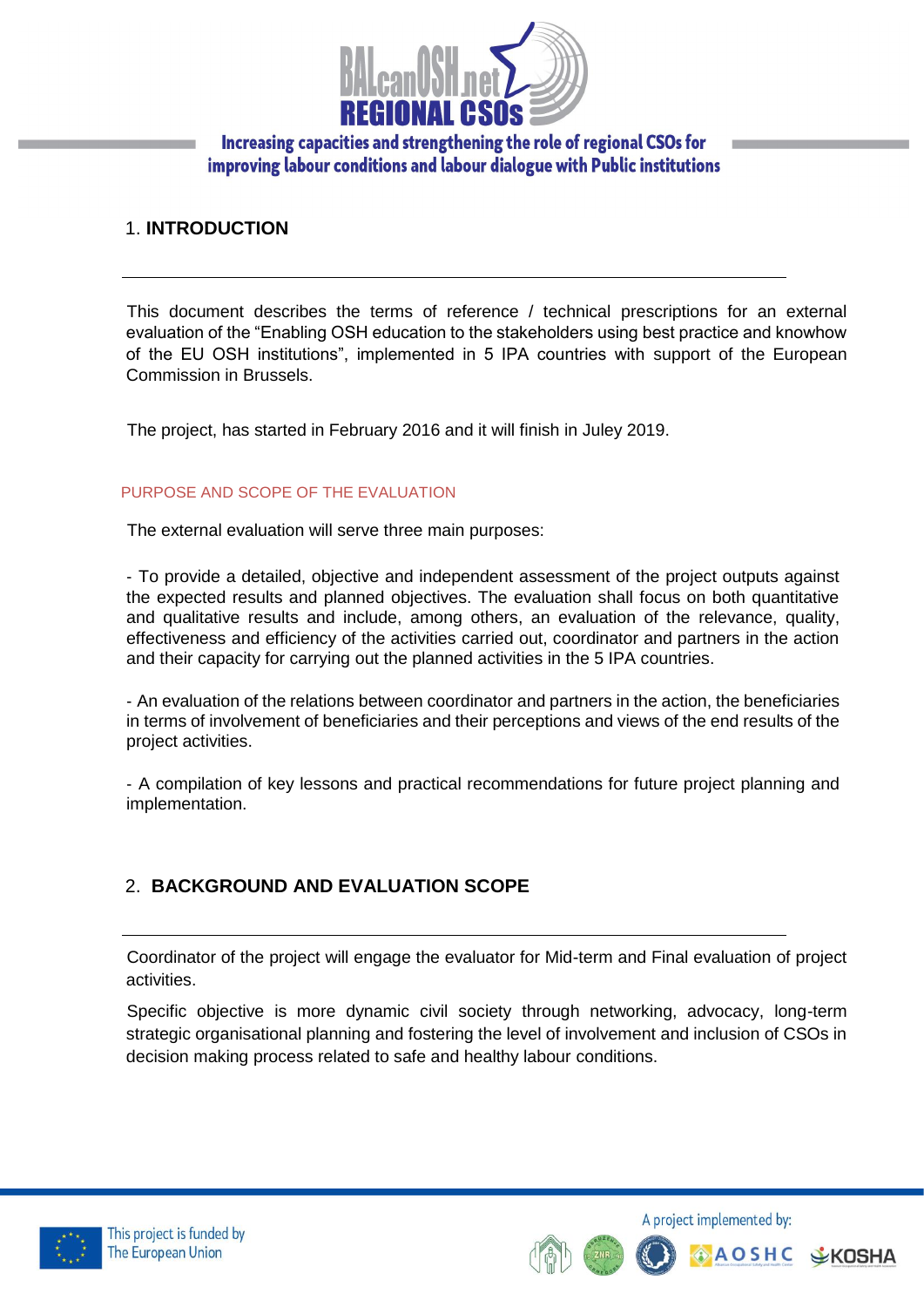

Results of the project are:

1. Strengthened CSOs' capacities for safety and health at work standards, labour conditions, advocacy, networking and co-operation with public authorities.

2. Increased CSOs capacities to elaborate strategic long-term organisational plan on safety and health at work, CSO advocacy and to use best practices from the EU countries to underpin their activities on regional and national level.

3. Effective and broad communication of results to the public and media regarding CSO regional collaboration, networking, safety and health at work and labour conditions.

### *The Action will last 42 months (July 2019).*

### **BENEFICIARIES**

The final direct beneficiaries that are part of evaluation is: 75% of the final beneficiaries **from**  CSOs, Public Institutions, Educational institutions, Trade Unions, Workers, Employers, Employees Organizations and Media from 5 IPA beneficiary countries.

### PROJECT RATIONALE

Project - *"Increasing capacities and strengthening of the role of the regional CSOs for improvement of the labor conditions and dialogue with Public Institutions*", supported by the European Commission in Brussels. Project will be commenced in 5 IPA countries through the involvement of project partners:

- Macedonian Occupational Safety and Health Association (MOSHA),
- Serbian Association for Occupational Safety and Health (SAOHS)
- Albanian Occupational Safety and Health Centre (AOSHC)
- Kosovar Occupational Safety and Health Association (KOSHA) and
- Safety at Work Association of Montenegro (SWAM).

**Overall project objective** is enabling environment for dialogue between regional CSOs and public institutions for improving labor conditions.

**Target groups** are CSOs from 5 IPA beneficiary countries, Public Institutions, Trade Unions, Employers' Organizations and Media.

*The final beneficiaries* are Workers, Employers, Employees, CSOs from 5 IPA beneficiary countries, Public Institutions, Media.



A project implemented by:

**AOSHC**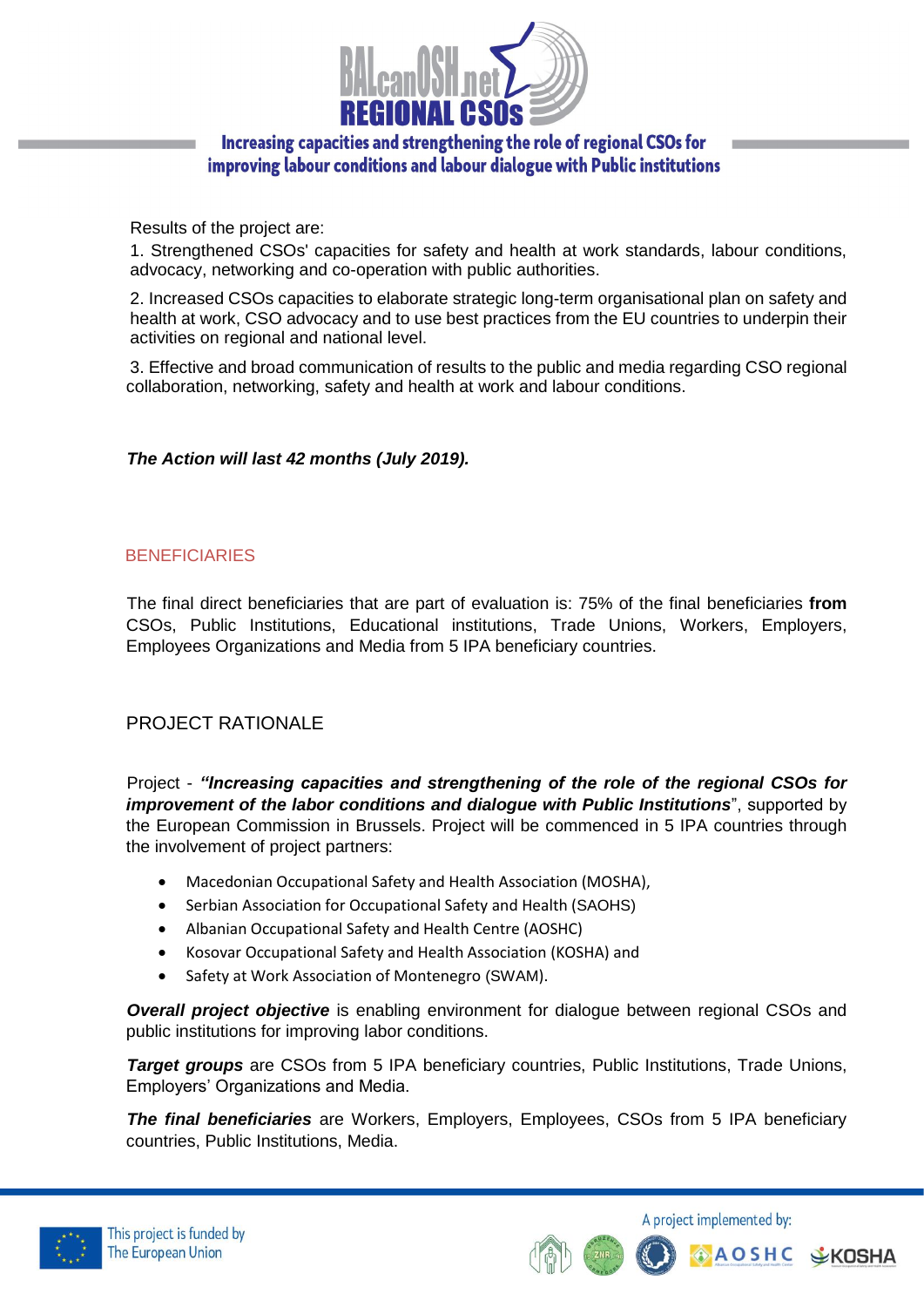

**Specific project objective** is more dynamic civil society through networking, advocacy, longterm strategic organizational planning and fostering the level of involvement and inclusion of CSOs in decision making process related to safe and healthy labor conditions.

More specifically actions that involve:

- baseline-studies,
- training actions,
- study visits,
- field trips.
- facilitation of contacts.
- consultations and discussions between different stakeholders,
- communication and information activities aimed at supporting consultation with stakeholders,
- organization of conferences,
- roundtables,
- workshops,
- seminars (a very limited number per proposed action),
- advocacy for the revision of existing legislation and adoption of new legislation in accordance with EU standards and requirements,
- drafting policy or legislation recommendations,
- public awareness raising campaigns,
- publication of leaflets, and
- manuals on best practice.

The Project has the following outputs:

- 1 Project Communication Strategy;
- 1 Kick off meeting of the BALcanOSH network about the project activities and forming of Steering Committee;
- 5 Regional initial meetings with members of CSOs and public institution in each IPA beneficiary country;
- 15 Cross-sector meetings with CSOs, Public Institution and Media Organizations;
- 5 Regional trainings on basic safety and health at work, standards, labor conditions, advocacy & lobbying skill;
- 5 Baseline-studies on the labour conditions for safety and health at work, implementation of EU directive (EU OSH 89/391) and involvement of CSOs in decision-making processes;
- 1 Study visit to EU country;
- 5 press-conferences regarding dissemination of knowledge during the Study visit;
- 5 Baseline-studies will be published in 250 copies in 5 languages;
- 1 joint regional study will be published in 500 copies;
- 1 Joint Regional Strategy will be published in form of brochure in 1,000 copies;
- 5 Round tables organized in Macedonia, Albania, Kosovo, Montenegro and Serbia;



A project implemented by: **AOSHC** 

**SKOSHA**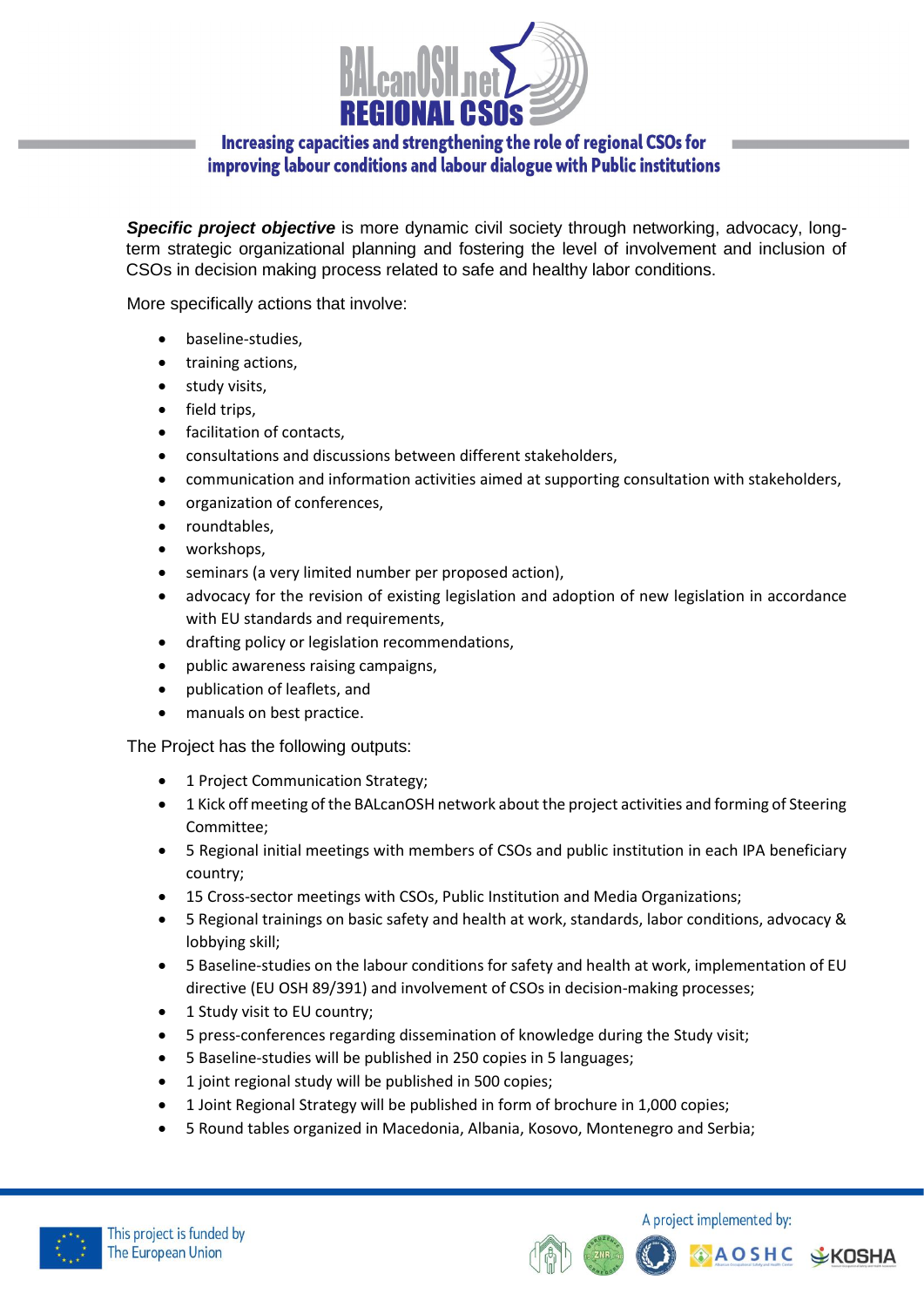

- 1 International conference on CSOs regional collaboration, networking, regional strategy on occupational safety and health and CSOs involvement together with representatives from EU countries and Public Institutions from EU;
- 1 Interactive regional web site as a tool and guideline for CSOs from the IPA region on networking, advocacy, labour conditions and OSH;
- 3 project's social media profiles on Facebook, Twitter and LinkedIn;
- 10,000 leaflets;
- 1 TV clip;
- 150 ad campaigns on Facebook, Twitter and LinkedIn;
- 1 YouTube channel;
- 5 informative sessions;

The final expected **results** by implementation of the project are:

- 1. Strengthened CSOs' capacities for safety and health at work standards, labor conditions, advocacy, networking and co-operation with public authorities.
- 2. Increased CSOs capacities to elaborate strategic long-term organizational plan on safety and health at work, CSO advocacy and to use best practices from the EU countries to underpin their activities on regional and national level.
- 3. Effective and broad communication of results to the public and media regarding CSO regional collaboration, networking, safety and health at work and labor conditions.

## *3. ACTORS, MANAGEMENT AND PARTICIPATION*

The evaluation will involve meeting with key project stakeholders, either in person or through phone and/or internet means. Meetings will include, but will not be limited to:

#### **All project partners:**

- **- MOSHA**: Project Manager, Project Officer, Administration Officer
- **- SAOHS:** Project Officer
- **- AOSHC:** Project Officer
- **- KOSHA:** Project Officer
- **- SWAM:** Project Officer

**Joint Steering Committee:** 7 representatives of the IPA region

**Donor:** European Commission**.**

**External Consultants**: Consultancy on Strategic and Project Planning, Media Consultancy, Domestic and regional Trainers, EU and regional expert/consultant



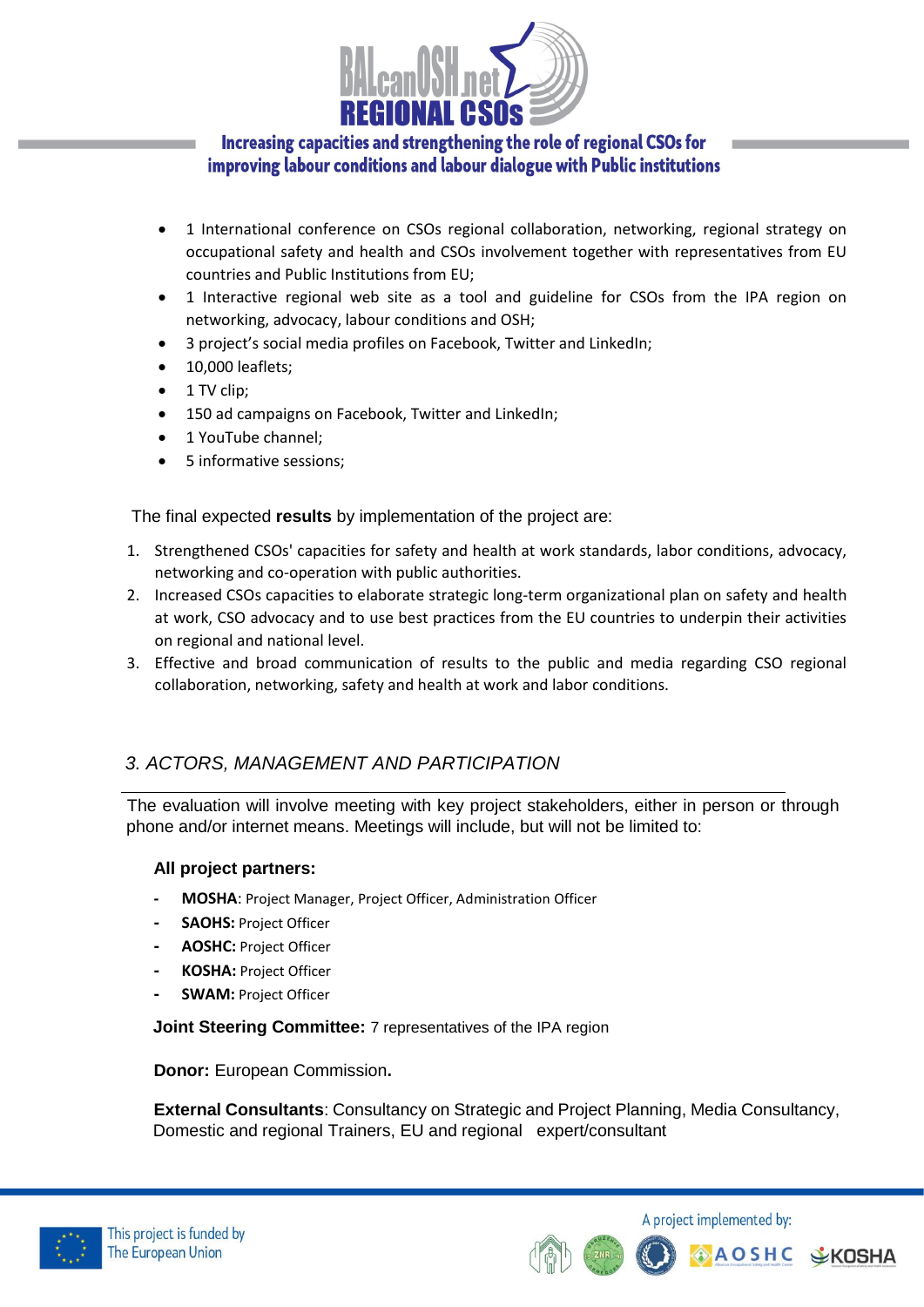

**Project Direct Beneficiaries**: participants from CSOs, Public Institutions, Trade Unions, Workers, Employers, Employees, educational institutions, Organizations and Media from 5 IPA beneficiary countries

**Governments of 5 IPA Countries**: Ministry of labor and social policy of Macedonia (MLSP), State Labor Inspectorate of Macedonia (SLI)

*4. QUESTIONS AND EVALUATION CRITERIA*

The evaluation will respond to a set of key evaluation questions, following the 5 development cooperation evaluation criteria: relevance, effectiveness, efficiency, impact and sustainability, as detailed below. Additionally, the evaluation shall also focus on participation and ownership evaluation criteria, as well as project consistency, target groups, gender focus, alignment with local laws and regulations, coherence and added value specific to the European Commission.

The evaluation will respond to at least, the following questions:

In general: to what extent have the activities undertaken by this project met the overall objective and the specific objective of this grant?

- 1. **Relevance and coherence:** alignment of the project objectives and results to the context, beneficiaries' requirements, country needs and priorities in 5IPA countries. Alignment with international development cooperation standards, strategies and priorities, with a particular focus on the European Commission policies.
- a) In what measure do the project results address the identified problems and needs, as well as local policies action plans?
- b) How relevant are the particular needs and constraints is the project to all 5 IPA countries?
- c) To what extent are the project activities aligned with the European Commission priorities?
- d) Does the project meet the priorities and needs of the beneficiaries?
- e) Have the beneficiaries' needs and constraints changed since the project inception?
- f) Have the priorities regarding development cooperation in this area changed since the project inception?
- g) Has the project taken into account the all partners countries government development strategies and programs in the project?

2. **Effectiveness:** level of accomplishment of the planned specific objective and expected results, identifying the factors that affect them, including evaluating the strength and weaknesses of the measures taken –including those implemented to solve unplanned problems‐ to reach the expected results.



A project implemented by:

**A O S H C**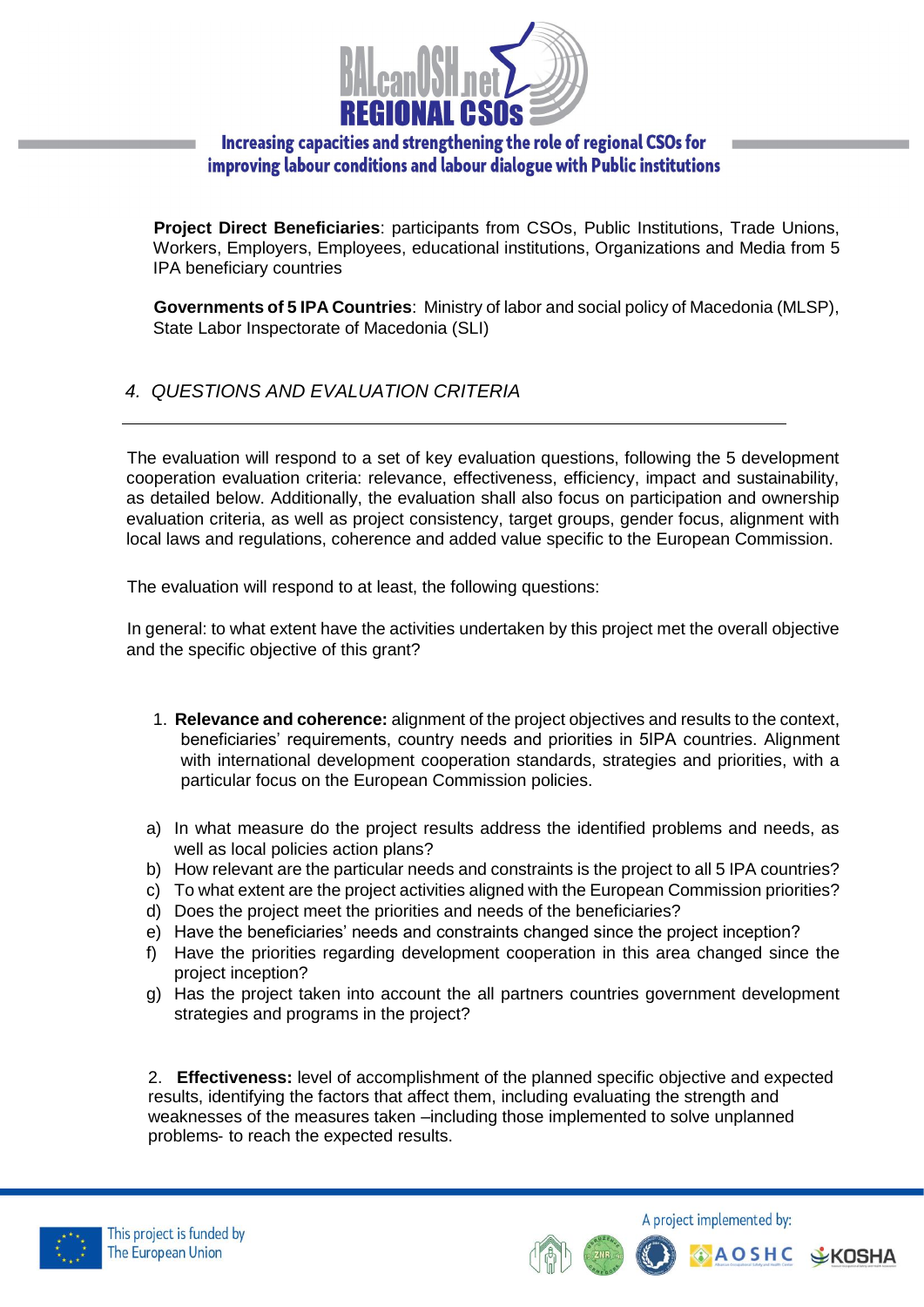

The evaluation will also include: overall quality of project design; Consistency and relevance in the identification and link between objectives and expected results; criteria used to identify the beneficiaries; identification of key stakeholders; level of accomplishment of the indicators.

- a) Have the planned results been reached in accordance to the indicators?
- b) Is the link between activities and results strong enough to achieve the specific objective? Assessment of the impact of project activities against its objectives.
- c) Are the any unplanned results taking place which help achieving the specific objective?
- d) Is the participation of stakeholders and final beneficiaries significant and relevant? Does the project promote the inclusion of the most vulnerable sectors of the all 5 IPA countries.?
- 3. **Efficiency:** evaluation of the results obtained against the resources used, in terms of quantity, quality, budget, project timeline and deadlines. Comparison should be made against what was planned.
- a) Were the resources used to obtain the expected results sufficient and pertinent?
- b) Are the human resources adequate?
- c) Is the accounting and financial follow‐up adequate?
- d) Is the monitoring of the project activities, information, management and reporting adequate?
- e) Has the project timeline and deadlines been followed as planed?
- f) Has the transformation from resources to results been efficient? Measure the extent to which the costs of the project have been justified by the benefits obtained.
- 4. **Impact:** extent to which the objectives of the project have been achieved as intended, particularly the planned overall objective. Assessment of project positive and negative impact, identifying the causes that originated them. The impact of similar projects will be taken into account, as well as the visibility gained by the European Commission Cooperation through this project
	- a. Is there a clear pattern to achieving the overall objective?
	- b. What is the impact on the social, economic and political levels?
	- c. What is the specific impact on gender balance?
	- d. What has been the impact of visibility actions regarding the European Commission's financial support?
	- e. Is there any unplanned negative impact?



A project implemented by:

**AOSHC**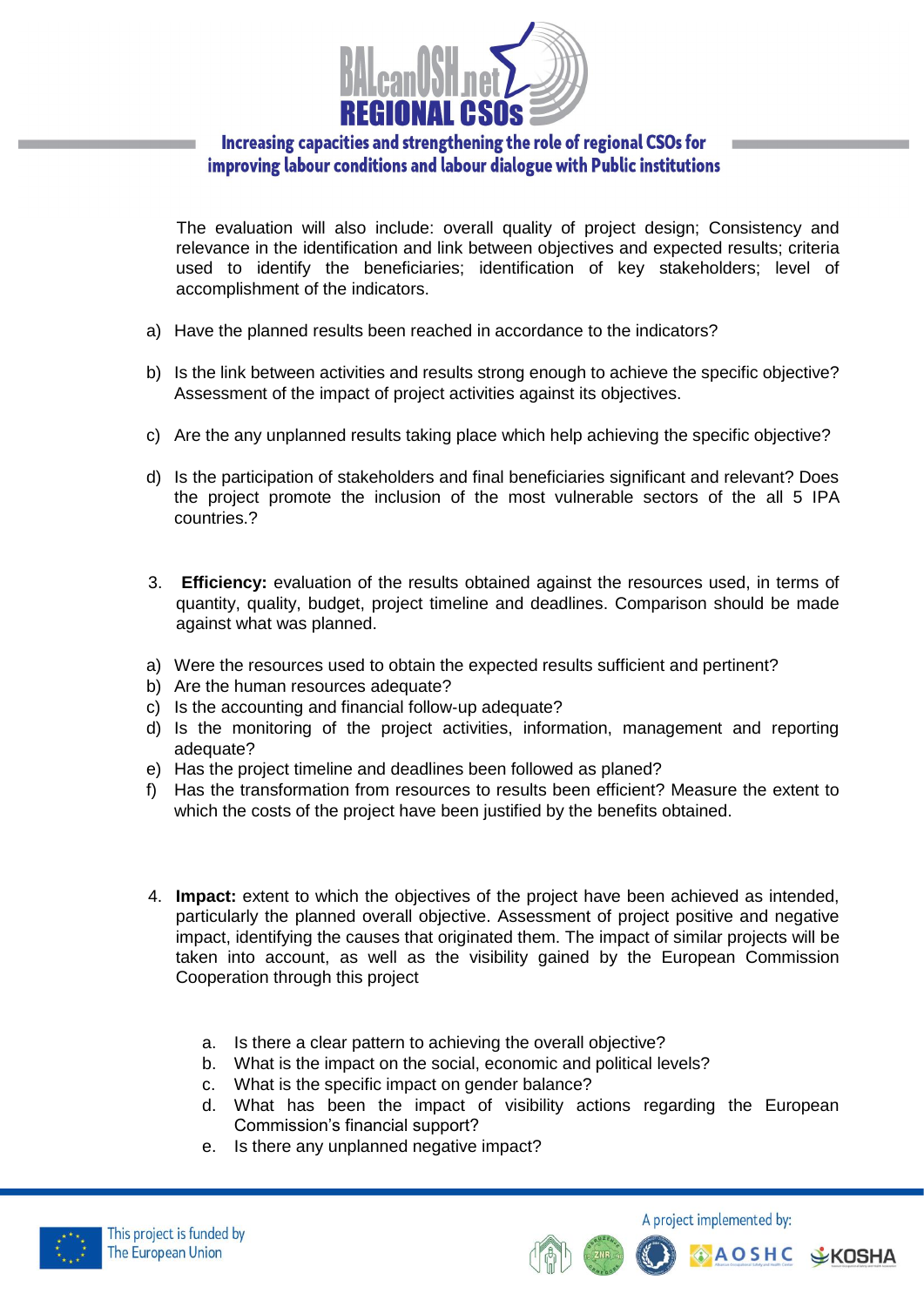

- 5. **Sustainability:** assessment of the likelihood that the project positive outcomes and impact will continue after the project ends.
	- a. Ownership of objectives and achievements by project stakeholders
	- b. Was the project budget adequate for its purpose particularly phasing out prospects?
	- c. Do the training programs provided fit in with existing needs, culture, traditions, skills or knowledge?
	- d. Have issues such as gender equity, environmental impact and social inclusion, appropriately accounted for and managed from the outset of the project?
	- e. How long will the positive outputs last?

# *5. METHODOLOGY AND WORK PLAN*

#### METHODOLOGY

The methodology to be used is to be defined by the evaluator/evaluation team, as part of their technical proposal and should be designed to effectively respond to the questions raised above.

#### WORK PLAN

Activities will include, but will not be limited to:

- Inception of desk phase and field phase review
- Desk phase review
- Field phase, including data collection from staff and key stakeholders and beneficiaries
- Review and discussion of initial findings with Lead partner MOSHA and
- First draft report
- **Final report**

#### **DOCUMENTATION**

Supporting documentation available to the evaluator/evaluation team includes:

- Terms of reference of the external evaluation
- Project narrative, logical framework, activities matrix, timeline and budget
- Quarterly interim narrative and financial reports
- Final narrative and financial reports
- European Information on evaluation procedures





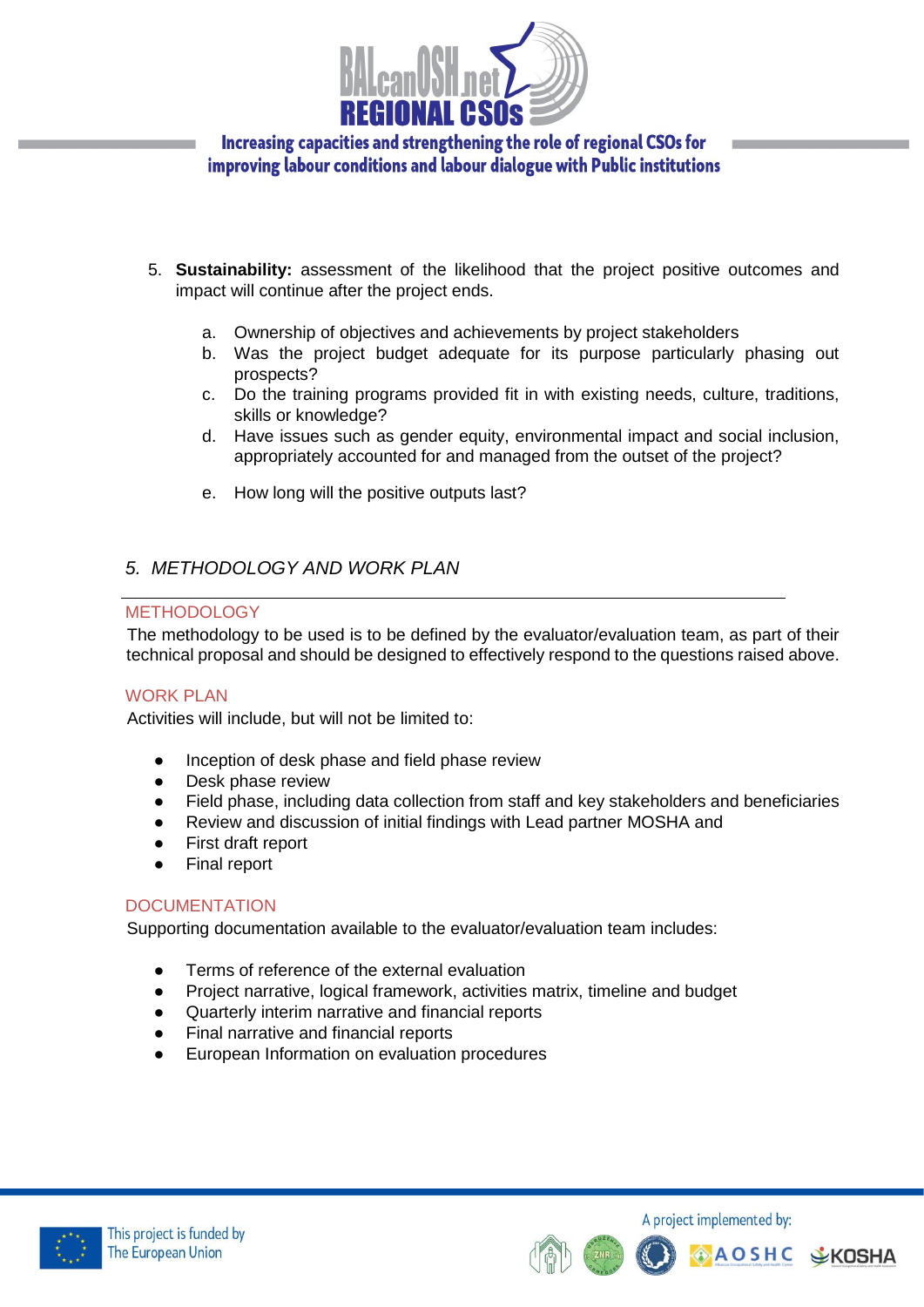

# *6. EVALUATION TIMETABLE*

The evaluation is expected to take place within a period of implementation of the project activities. The evaluation activities consultant shall implement in period for Mid-term evaluation and final evaluation.

Mid-term evaluation should be implemented within 18 months of the project start.

Final evaluation will be implemented at the end of project.

# *7. STRUCTURE AND PRESENTATION OF THE REPORT*

The mid-term report should not be longer than approximately 25‐35 pages and final report should not be longer than approximately 50‐70 pages. It shall be written in English and describe the evaluation, the evaluation findings, lessons learned and recommendations. Additional information on overall context, project or detailed methodology and analysis aspects shall be confined to annexes.

The main sections of the evaluation report shall include at least:

- 1. Executive Summary
- 2. Introduction (including evaluation context, methodology, constraints and limits, and evaluating team).
- 3. Description of the intervention evaluated
- 4. Analysis of the information compiled
- 5. Answered questions/ Findings
- 6. Lessons learned
- 7. Recommendations
- 8. Annexes



A project implemented by: **AOSHC**  $E K$ OSHA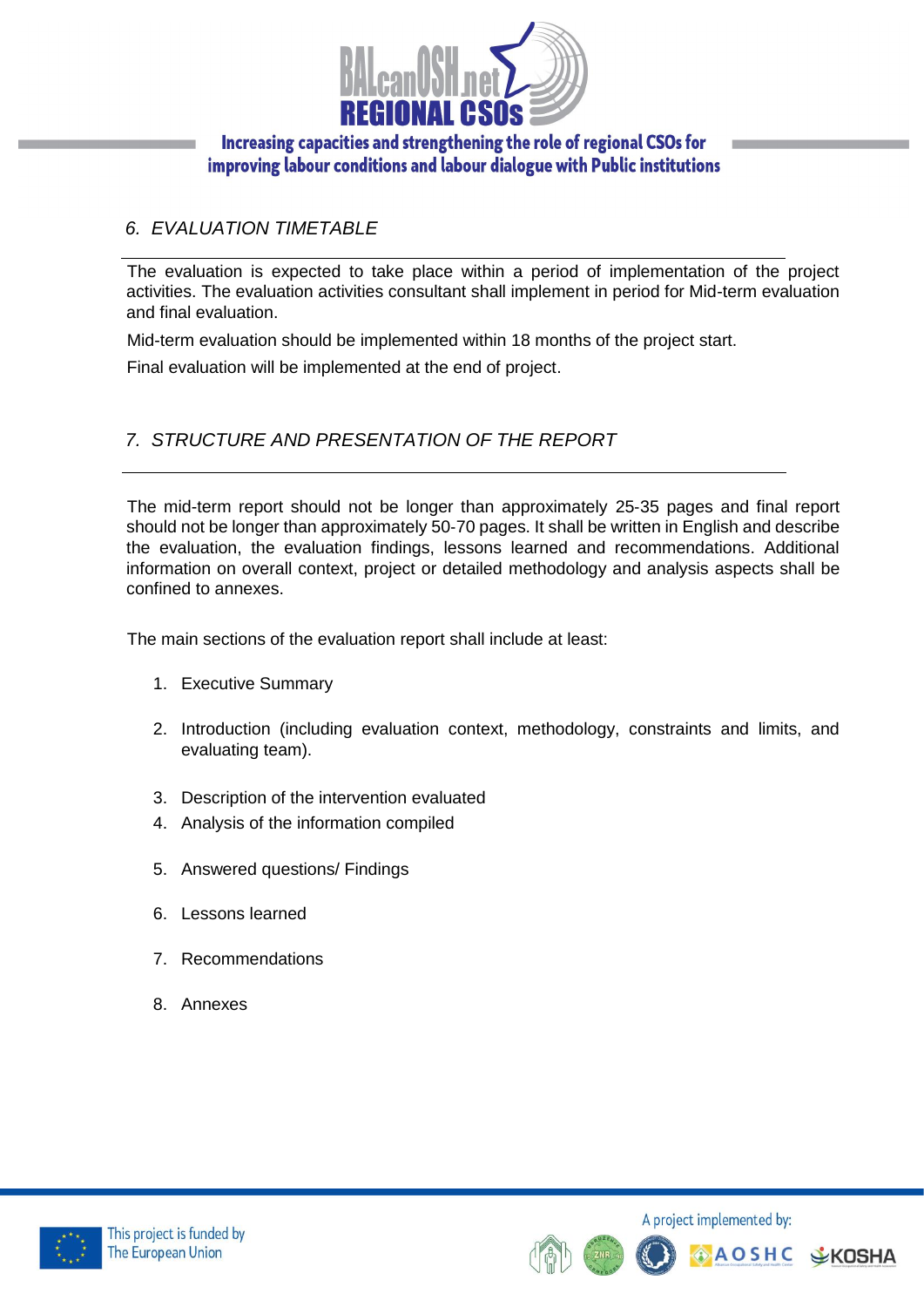

# *8. AUTHORSHIP AND PUBLICATION*

The final report will be the property of MOSHA and European Commission, and shall not be circulated to other parties by the author or any other parties without prior consent by MOSHA.

#### 9. THE EVALUATION TEAM

The external evaluator can be either an organization or an individual, and must:

- Have a solid demonstrated background in qualitative/quantitative project evaluation of more than 5 years.
- Understanding of networking in the region
- Understanding of OSH organizations in the region of Balkan.
- Familiar with participatory and partnership approaches and empowerment strategies.
- Be fluent in English (spoken and written).
- Terms of reference of the external evaluation
- **Evaluation proposal**
- Methodology
- Detailed work plan
- **Evaluation executive summary**
- **Bibliography**
- Graphic documentation (photos...)
- **Budget**

MOSHA shall not apply any discrimination in terms of gender, religious beliefs or political views. However, women applicants are strongly encouraged.



A project implemented by: **AOSHC**  $E K$ OSHA